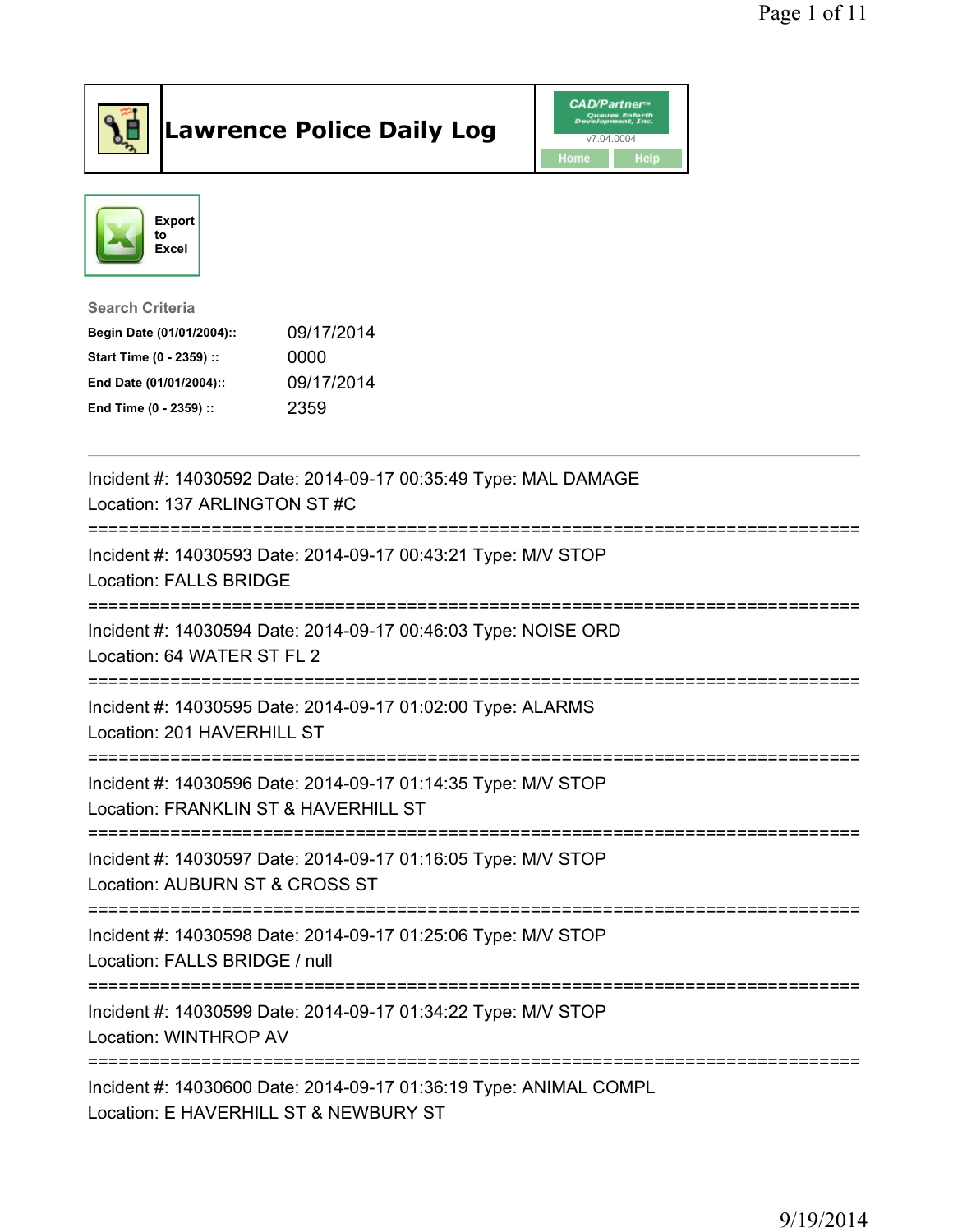| Incident #: 14030601 Date: 2014-09-17 01:41:55 Type: A&B PAST<br>Location: 149 FERRY ST                                                             |
|-----------------------------------------------------------------------------------------------------------------------------------------------------|
| Incident #: 14030602 Date: 2014-09-17 02:07:52 Type: DISORDERLY<br>Location: 75 BAILEY ST                                                           |
| Incident #: 14030603 Date: 2014-09-17 04:48:05 Type: ALARM/BURG<br>Location: DUNKIN DONUTS / 63 S UNION ST<br>:=========================            |
| Incident #: 14030604 Date: 2014-09-17 07:06:30 Type: M/V STOP<br>Location: 40 LAWRENCE ST                                                           |
| Incident #: 14030605 Date: 2014-09-17 07:14:46 Type: AUTO ACC/NO PI<br>Location: 37 ALDER ST                                                        |
| Incident #: 14030606 Date: 2014-09-17 07:28:24 Type: NOISE ORD<br>Location: 31 JACKSON ST<br>;=================================<br>:=============== |
| Incident #: 14030607 Date: 2014-09-17 07:42:51 Type: SUS PERS/MV<br>Location: COMMON ST & LAWRENCE ST                                               |
| :====================<br>Incident #: 14030608 Date: 2014-09-17 07:43:23 Type: AUTO ACC/NO PI<br><b>Location: RIVERPOINT APTS</b>                    |
| Incident #: 14030609 Date: 2014-09-17 07:45:25 Type: TOW OF M/V<br>Location: 39 BELLEVUE ST                                                         |
| Incident #: 14030610 Date: 2014-09-17 08:04:03 Type: SUS PERS/MV<br>Location: 404 HOWARD ST                                                         |
| Incident #: 14030611 Date: 2014-09-17 08:15:13 Type: LOST PROPERTY<br>Location: 304 JACKSON ST                                                      |
| Incident #: 14030612 Date: 2014-09-17 08:30:48 Type: M/V STOP<br>Location: HAVERHILL ST & LAWRENCE ST                                               |
| Incident #: 14030613 Date: 2014-09-17 08:48:04 Type: M/V STOP<br>Location: AMESBURY ST & LAWRENCE ST                                                |
| ===============================<br>Incident #: 14030614 Date: 2014-09-17 08:52:24 Type: M/V STOP<br>I continue DDI IOE CT 0 EDI/INIO AV             |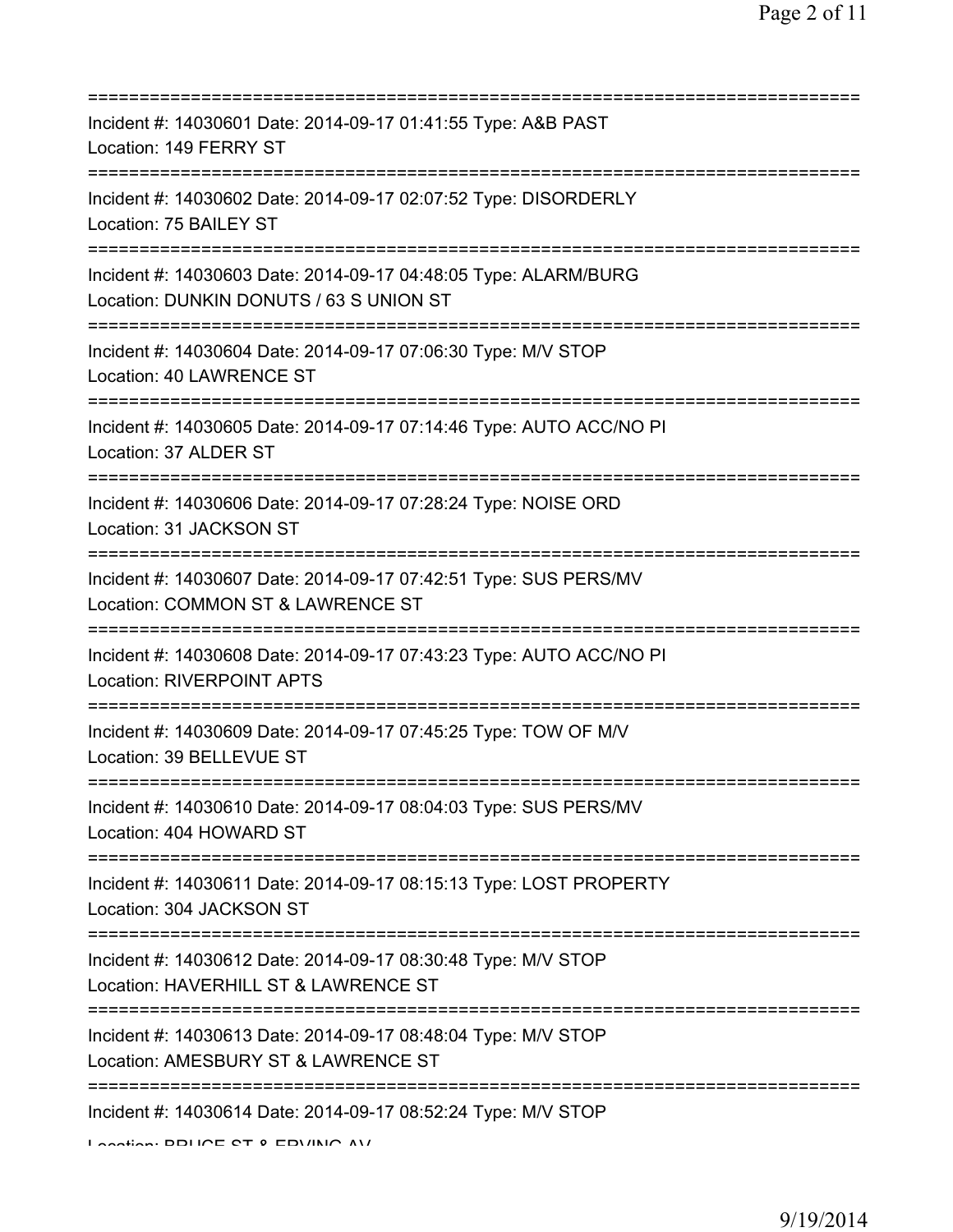| Incident #: 14030615 Date: 2014-09-17 08:57:56 Type: AUTO ACC/NO PI<br>Location: APPLETON ST & METHUEN ST<br>=======================         |
|----------------------------------------------------------------------------------------------------------------------------------------------|
| Incident #: 14030616 Date: 2014-09-17 08:59:01 Type: GENERAL SERV<br>Location: 10 BALLARD RD                                                 |
| Incident #: 14030617 Date: 2014-09-17 09:17:44 Type: ALARMS<br>Location: 1055 ESSEX ST<br>=====================                              |
| Incident #: 14030618 Date: 2014-09-17 09:20:22 Type: DRUG VIO<br>Location: 27 SPRINGFIELD ST                                                 |
| Incident #: 14030619 Date: 2014-09-17 09:38:48 Type: DRUG VIO<br>Location: PLAZA RT 114<br>=====================================             |
| Incident #: 14030620 Date: 2014-09-17 09:41:12 Type: DRUG VIO<br>Location: 27 SPRINGFIELD ST<br>;==================================          |
| Incident #: 14030621 Date: 2014-09-17 09:48:29 Type: B&E/PAST<br>Location: 3 MELROSE ST                                                      |
| Incident #: 14030622 Date: 2014-09-17 09:49:58 Type: M/V STOP<br>Location: COMMON ST & LAWRENCE ST                                           |
| Incident #: 14030623 Date: 2014-09-17 09:53:59 Type: TOW OF M/V<br>Location: 204 OSGOOD ST                                                   |
| Incident #: 14030624 Date: 2014-09-17 10:06:09 Type: FIRE<br>Location: 130 BAILEY ST #ST                                                     |
| Incident #: 14030625 Date: 2014-09-17 10:38:56 Type: MAL DAMAGE<br>Location: 10 DIAMOND ST #24                                               |
| Incident #: 14030626 Date: 2014-09-17 10:51:55 Type: MAN DOWN<br>Location: NEW BALANCE ATHLETIC SHOE CORP / 5 S UNION ST                     |
| ===================================<br>Incident #: 14030627 Date: 2014-09-17 10:52:34 Type: CK WELL BEING<br>Location: 210 MERRIMACK ST #208 |
| Incident #: 14030628 Date: 2014-09-17 10:59:52 Type: WARRANT SERVE                                                                           |

Location: 1 GENERAL ST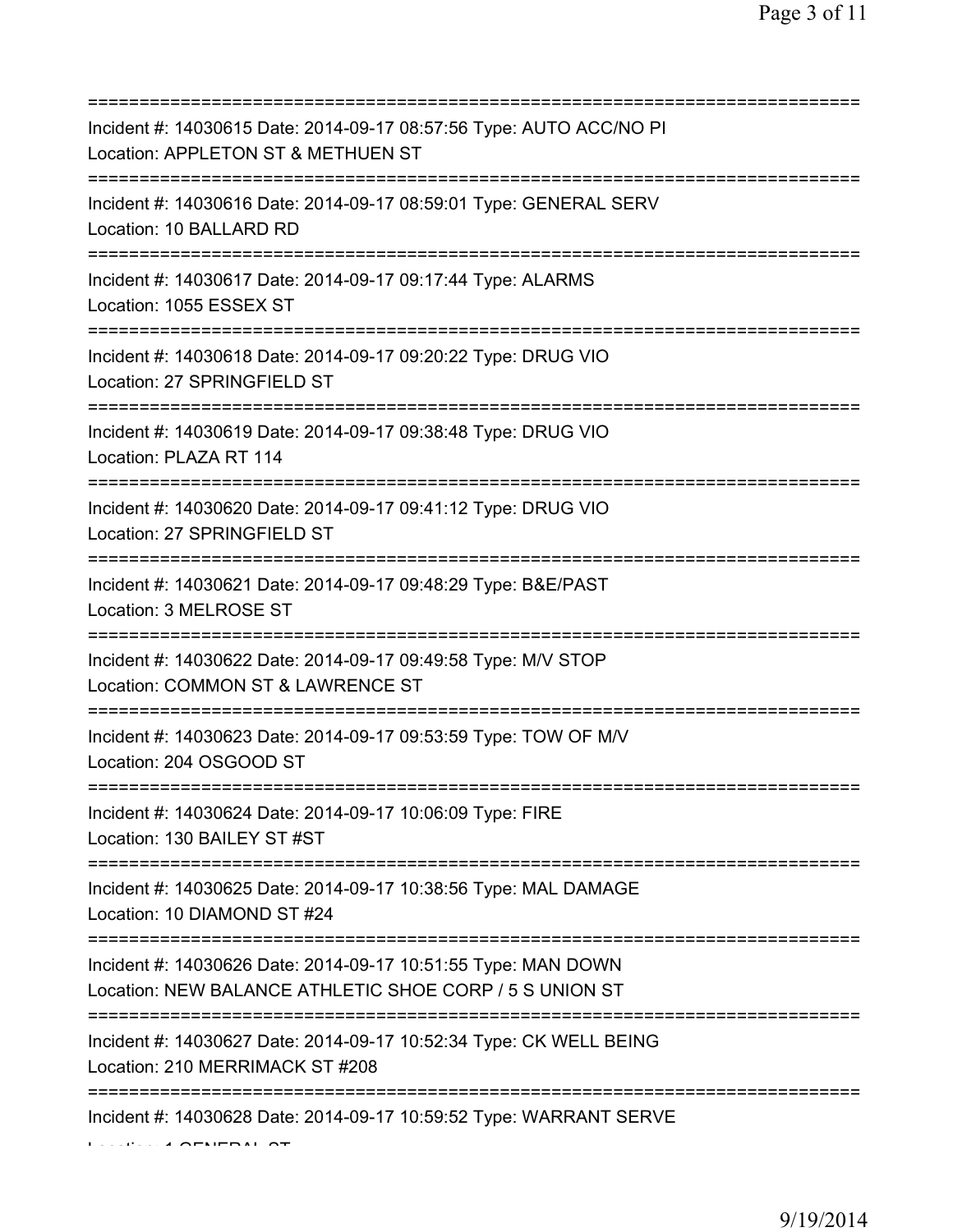=========================================================================== Incident #: 14030629 Date: 2014-09-17 10:59:56 Type: MAL DAMAGE Location: 83 WEST ST =========================================================================== Incident #: 14030630 Date: 2014-09-17 11:26:54 Type: UNWANTEDGUEST Location: 362 ESSEX ST =========================================================================== Incident #: 14030631 Date: 2014-09-17 11:28:56 Type: DRUG VIO Location: SAL'S RESTURANT / 354 MERRIMACK ST =========================================================================== Incident #: 14030632 Date: 2014-09-17 11:36:13 Type: TOW OF M/V Location: 34 HAVERHILL ST =========================================================================== Incident #: 14030633 Date: 2014-09-17 11:56:54 Type: AUTO ACC/NO PI Location: PARKER ST BRIDGE =========================================================================== Incident #: 14030634 Date: 2014-09-17 12:03:27 Type: LIC PLATE STO Location: 243 FERRY ST =========================================================================== Incident #: 14030635 Date: 2014-09-17 12:07:04 Type: NEIGHBOR PROB Location: 132 BAILEY ST #2 =========================================================================== Incident #: 14030636 Date: 2014-09-17 12:17:47 Type: M/V STOP Location: CHANDLER ST & WATER ST =========================================================================== Incident #: 14030637 Date: 2014-09-17 12:30:31 Type: ALARMS Location: 81 BUNKERHILL ST #ST =========================================================================== Incident #: 14030638 Date: 2014-09-17 12:31:30 Type: M/V STOP Location: OSGOOD ST & SALEM ST =========================================================================== Incident #: 14030639 Date: 2014-09-17 12:34:36 Type: AUTO ACC/PI Location: 92 HAVERHILL ST =========================================================================== Incident #: 14030640 Date: 2014-09-17 12:41:16 Type: PARK & WALK Location: BROADWAY =========================================================================== Incident #: 14030641 Date: 2014-09-17 12:54:10 Type: AUTO ACC/NO PI Location: 169 S UNION ST =========================================================================== Incident #: 14030642 Date: 2014-09-17 13:01:41 Type: 209A/SERVE

Location: 428 HAMPSHIRE ST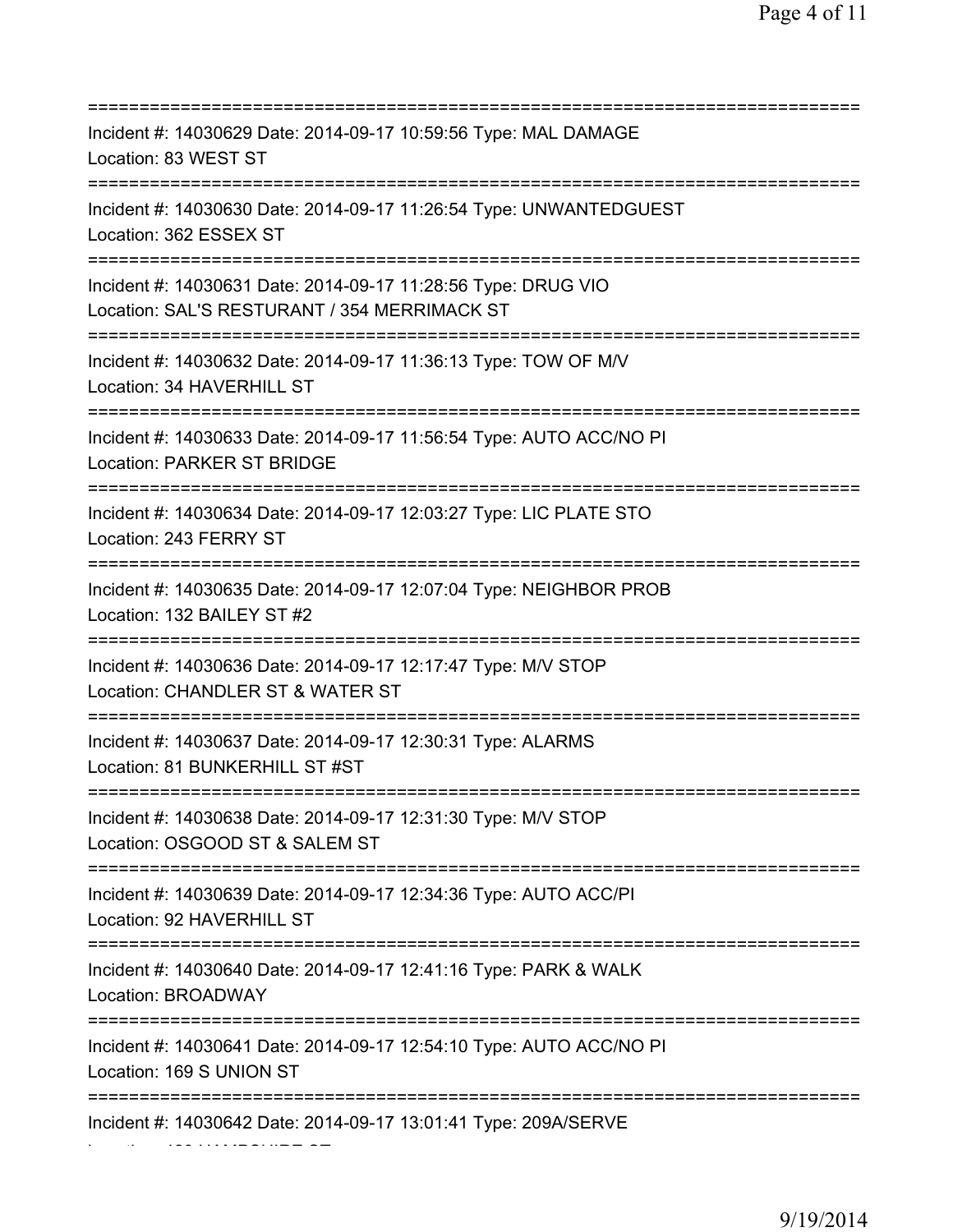| Incident #: 14030643 Date: 2014-09-17 13:10:52 Type: 209A/SERVE<br>Location: 29 WILLOW ST FL 3                                           |
|------------------------------------------------------------------------------------------------------------------------------------------|
| Incident #: 14030644 Date: 2014-09-17 13:25:18 Type: MEDIC SUPPORT<br>Location: 16 CAMDEN ST                                             |
| Incident #: 14030645 Date: 2014-09-17 13:27:55 Type: HIT & RUN M/V<br>Location: 34 HAVERHILL ST                                          |
| Incident #: 14030646 Date: 2014-09-17 13:41:25 Type: MAN DOWN<br>Location: BRADFORD ST & FRANKLIN ST                                     |
| Incident #: 14030647 Date: 2014-09-17 13:50:14 Type: GENERAL SERV<br>Location: 87 SUMMER ST<br>====================================      |
| Incident #: 14030648 Date: 2014-09-17 13:50:21 Type: LARCENY/PAST<br>Location: 1 GENERAL ST                                              |
| Incident #: 14030649 Date: 2014-09-17 14:08:08 Type: B&E/PROG<br>Location: 42 E HAVERHILL ST<br>================================         |
| Incident #: 14030650 Date: 2014-09-17 14:13:52 Type: AUTO ACC/PI<br>Location: HAVERHILL ST & JACKSON ST                                  |
| Incident #: 14030653 Date: 2014-09-17 14:22:28 Type: LARCENY/PAST<br>Location: 245 LAWRENCE ST<br>====================================== |
| Incident #: 14030652 Date: 2014-09-17 14:24:09 Type: A&B PROG<br>Location: 54 NEWBURY ST #8                                              |
| Incident #: 14030651 Date: 2014-09-17 14:24:35 Type: TOW OF M/V<br>Location: 89 BROMFIELD ST<br>====================================     |
| Incident #: 14030654 Date: 2014-09-17 14:37:02 Type: MAN DOWN<br>Location: HAMPSHIRE ST & LOWELL ST                                      |
| Incident #: 14030655 Date: 2014-09-17 14:41:12 Type: TOW OF M/V<br>Location: 74 BUNKERHILL ST                                            |
| Incident #: 14030656 Date: 2014-09-17 14:43:10 Type: DISORDERLY                                                                          |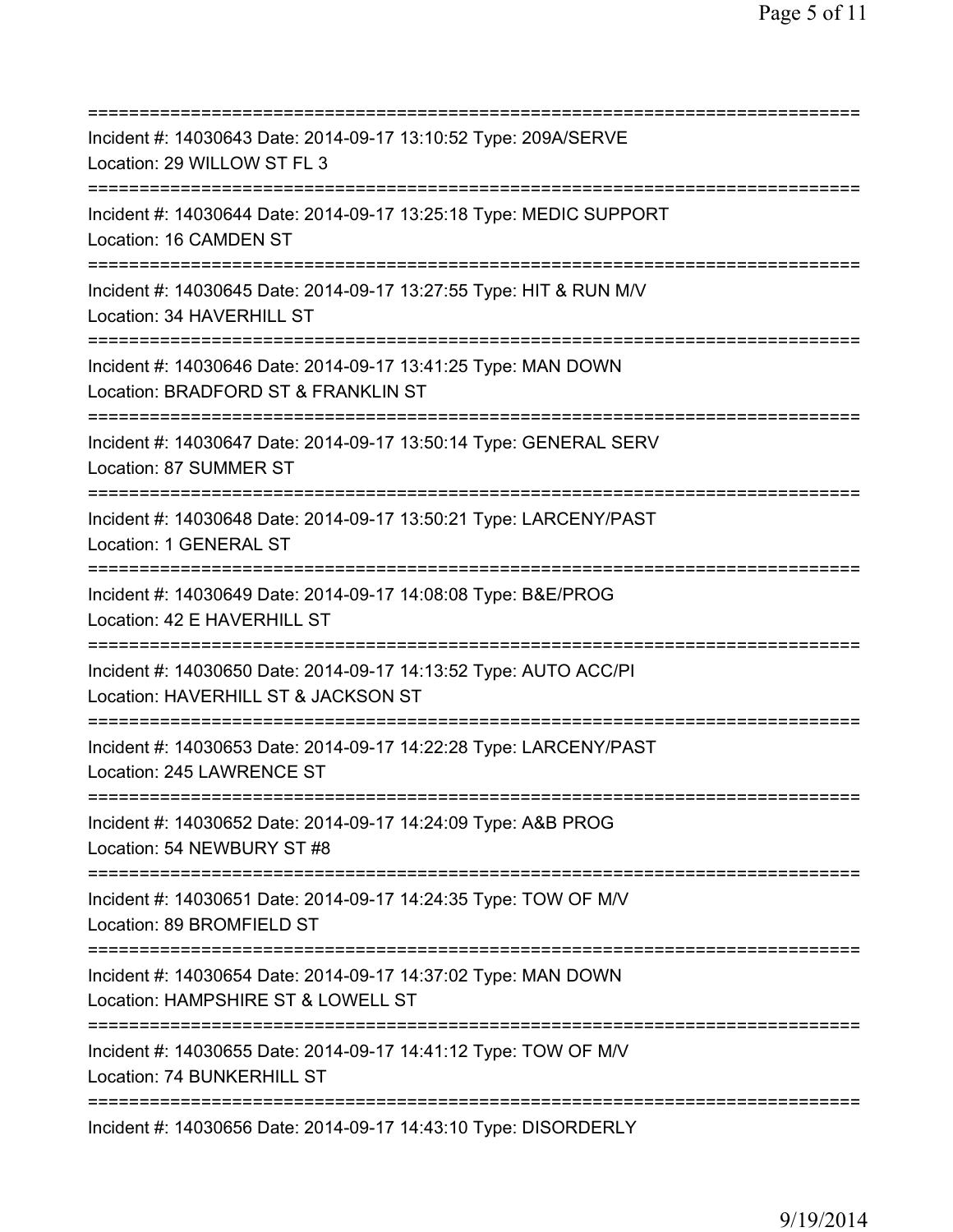=========================================================================== Incident #: 14030657 Date: 2014-09-17 14:44:31 Type: INVESTIGATION Location: 114 & 495 =========================================================================== Incident #: 14030658 Date: 2014-09-17 14:52:57 Type: SUS PERS/MV Location: 168 NEWBURY ST =========================================================================== Incident #: 14030659 Date: 2014-09-17 15:03:22 Type: RECOV/STOL/MV Location: 169 PARK ST =========================================================================== Incident #: 14030660 Date: 2014-09-17 15:04:27 Type: SUS PERS/MV Location: 300 HAMPSHIRE ST =========================================================================== Incident #: 14030661 Date: 2014-09-17 15:09:28 Type: ALARM/HOLD Location: RINCON DOMINICANA / 773 ESSEX ST =========================================================================== Incident #: 14030662 Date: 2014-09-17 15:12:28 Type: UNWANTEDGUEST Location: 11 DAISY ST =========================================================================== Incident #: 14030663 Date: 2014-09-17 15:15:34 Type: UNWANTEDGUEST Location: PEMBERTON PARK =========================================================================== Incident #: 14030664 Date: 2014-09-17 15:19:57 Type: 209A/SERVE Location: 23 FURBER ST =========================================================================== Incident #: 14030666 Date: 2014-09-17 15:30:09 Type: DISTURBANCE Location: BOAT RAMP / EVERETT ST =========================================================================== Incident #: 14030665 Date: 2014-09-17 15:33:34 Type: SUS PERS/MV Location: CANAL ST & UNION ST =========================================================================== Incident #: 14030667 Date: 2014-09-17 15:42:08 Type: ANIMAL COMPL Location: 272 FARNHAM ST =========================================================================== Incident #: 14030668 Date: 2014-09-17 15:44:36 Type: SUS PERS/MV Location: 54 S BOWDOIN ST =========================================================================== Incident #: 14030669 Date: 2014-09-17 16:05:34 Type: LIC PLATE STO Location: 61 ESSEX ST =========================================================================== Incident #: 14030670 Date: 2014-09-17 16:19:46 Type: ALARMS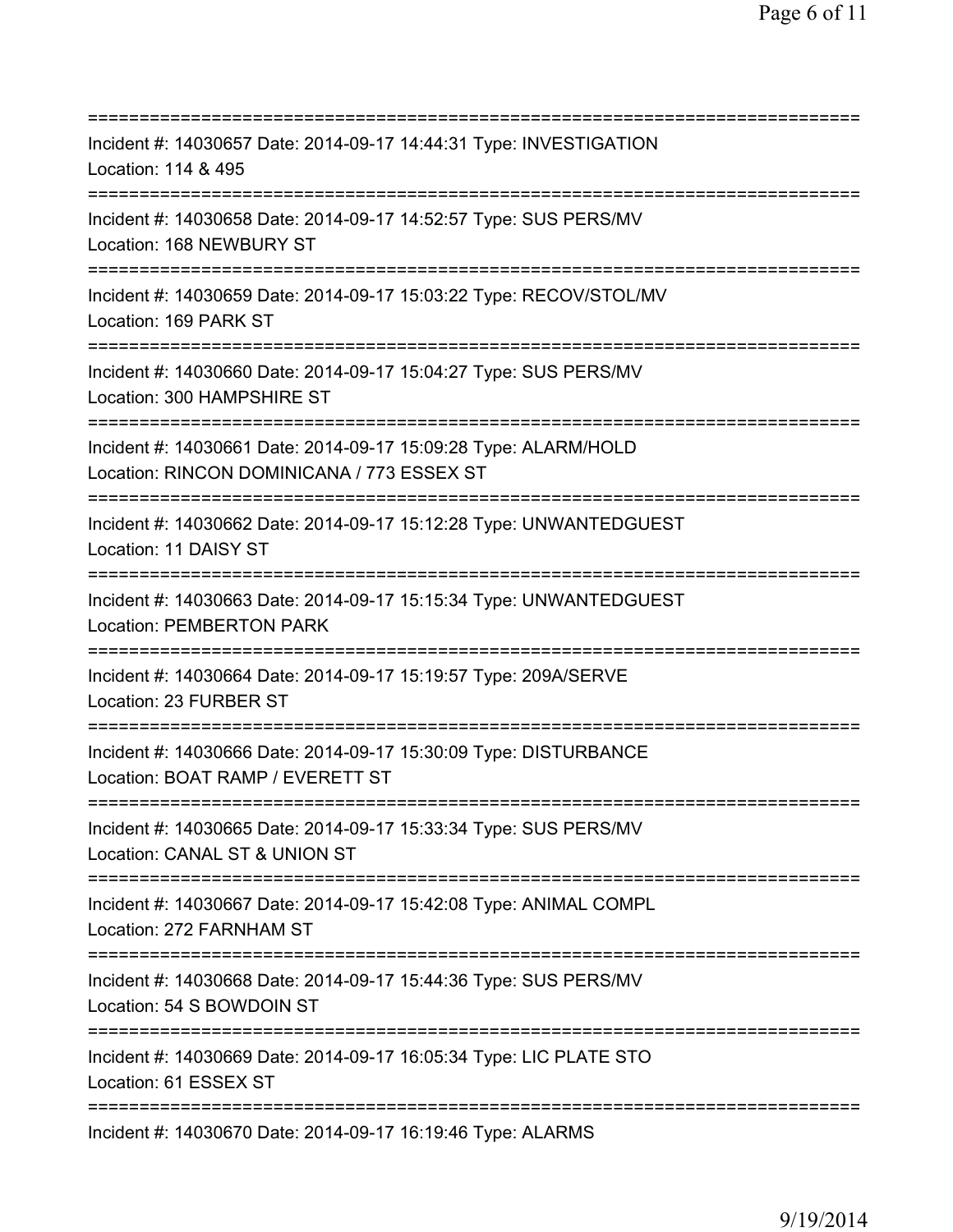| Location: 6 GREEN ST                                                                                                               |
|------------------------------------------------------------------------------------------------------------------------------------|
| Incident #: 14030671 Date: 2014-09-17 16:47:20 Type: AUTO ACC/UNK PI<br><b>Location: CENTRAL BRIDGE</b>                            |
| Incident #: 14030672 Date: 2014-09-17 16:51:47 Type: 911 HANG UP<br>Location: 255 ESSEX ST<br>==================================== |
| Incident #: 14030673 Date: 2014-09-17 16:59:09 Type: IDENTITY THEFT<br>Location: 89 SAUNDERS ST #2                                 |
| Incident #: 14030674 Date: 2014-09-17 17:11:32 Type: AMBULANCE ASSSI<br>Location: 1 GENERAL ST                                     |
| :===========================<br>Incident #: 14030675 Date: 2014-09-17 17:15:03 Type: AMBULANCE ASSSI<br>Location: 111 PERRY AV     |
| Incident #: 14030676 Date: 2014-09-17 17:27:38 Type: M/V STOP<br>Location: CANAL ST & UNION ST                                     |
| Incident #: 14030677 Date: 2014-09-17 17:28:15 Type: CK WELL BEING<br>Location: KINGSTON ST & S BROADWAY                           |
| Incident #: 14030678 Date: 2014-09-17 17:32:52 Type: M/V STOP<br><b>Location: HAMPSHIRE ST</b>                                     |
| Incident #: 14030679 Date: 2014-09-17 17:45:05 Type: MAN DOWN<br>Location: 5 WILLIAM ST                                            |
| Incident #: 14030680 Date: 2014-09-17 17:48:21 Type: M/V STOP<br>Location: ACTON ST & BROADWAY                                     |
| Incident #: 14030681 Date: 2014-09-17 17:54:12 Type: MISSING PERS<br>Location: 367 HOWARD ST #3                                    |
| Incident #: 14030682 Date: 2014-09-17 17:54:36 Type: MV/BLOCKING<br>Location: LIBERTY TAXI / 137 LAWRENCE ST                       |
| Incident #: 14030683 Date: 2014-09-17 17:58:52 Type: M/V STOP<br>Location: MERRIMACK ST & S UNION ST                               |
|                                                                                                                                    |

Incident #: 14030684 Date: 2014 09 17 17:59:07 Type: DOMESTIC/PAST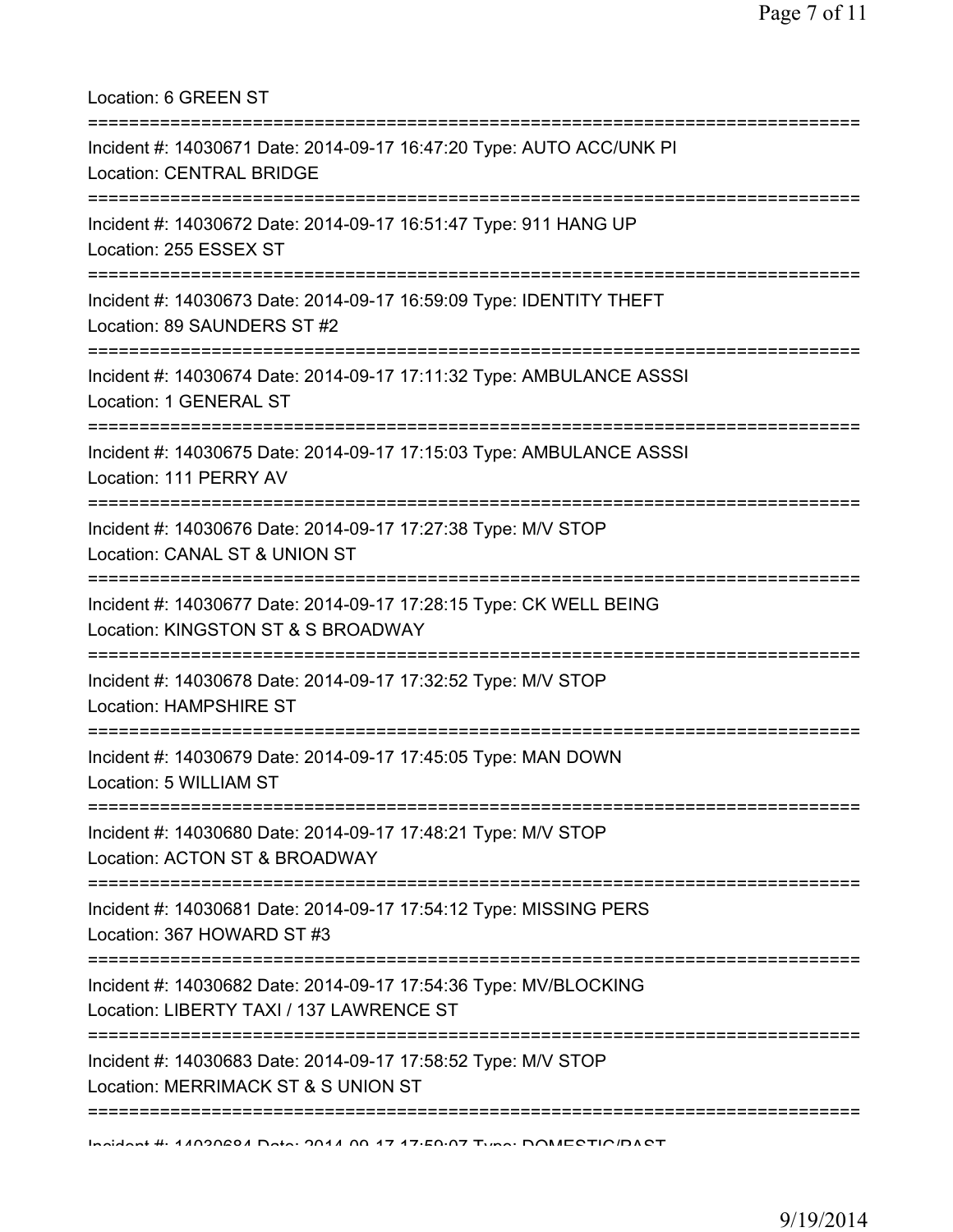Location: 367 HOWARD ST #3

| Incident #: 14030685 Date: 2014-09-17 18:05:14 Type: MAN DOWN<br>Location: MEN'S WAREHOUSE / 59 MERRIMACK ST                           |
|----------------------------------------------------------------------------------------------------------------------------------------|
| Incident #: 14030686 Date: 2014-09-17 18:05:46 Type: DOMESTIC/PAST<br><b>Location: PEMBERTON PARK</b>                                  |
| Incident #: 14030687 Date: 2014-09-17 18:33:22 Type: M/V STOP<br>Location: BROADWAY & LOWELL ST<br>;================================== |
| Incident #: 14030688 Date: 2014-09-17 18:52:48 Type: M/V STOP<br>Location: LOWELL ST & WARREN ST<br>=====================              |
| Incident #: 14030689 Date: 2014-09-17 18:53:20 Type: ALARM/BURG<br>Location: 50 ISLAND ST FL 2                                         |
| Incident #: 14030690 Date: 2014-09-17 18:57:37 Type: ALARM/BURG<br>Location: HAFFNERS / 2 INTERNATIONAL WY                             |
| Incident #: 14030691 Date: 2014-09-17 19:04:28 Type: FIGHT<br>Location: OAK ST & SHORT ST                                              |
| Incident #: 14030692 Date: 2014-09-17 19:05:37 Type: AUTO ACC/NO PI<br>Location: TACO BELL / 79 WINTHROP AV                            |
| Incident #: 14030693 Date: 2014-09-17 19:09:23 Type: SPECIAL CHECK<br>Location: 205 BROADWAY                                           |
| Incident #: 14030694 Date: 2014-09-17 19:43:22 Type: DRUG VIO<br>Location: 40 BYRON AV                                                 |
| Incident #: 14030695 Date: 2014-09-17 19:48:22 Type: MAN DOWN<br>Location: 82 TREMONT ST                                               |
| Incident #: 14030696 Date: 2014-09-17 19:54:36 Type: MAL DAMAGE<br>Location: 7 GRACE TER FL 1                                          |
| Incident #: 14030697 Date: 2014-09-17 20:12:56 Type: M/V STOP<br>Location: BRADFORD ST & BROADWAY                                      |
|                                                                                                                                        |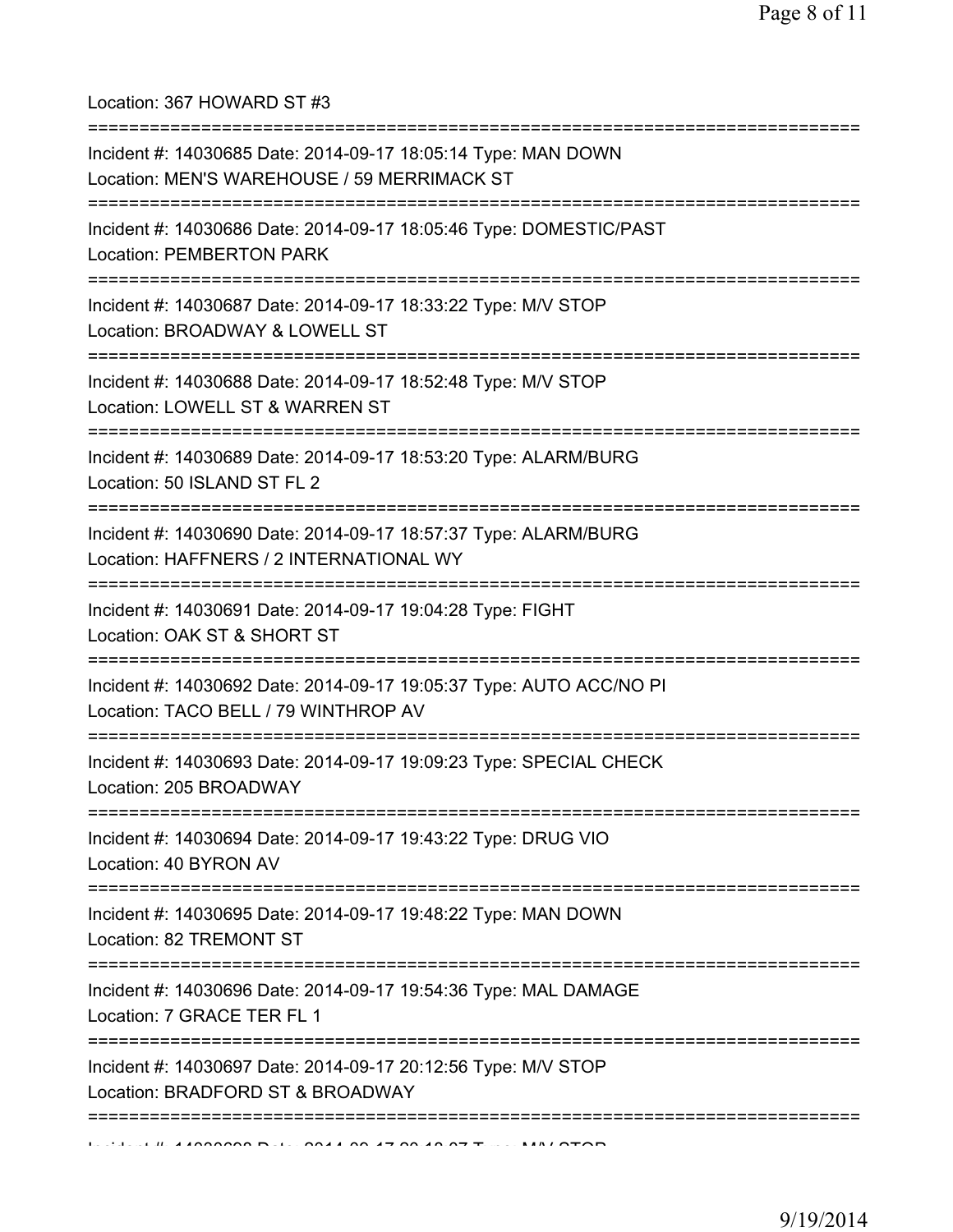Location: 205 BROADWAY

| Incident #: 14030699 Date: 2014-09-17 20:27:00 Type: NOISE ORD<br>Location: 90 FARNHAM ST #1                                             |
|------------------------------------------------------------------------------------------------------------------------------------------|
| Incident #: 14030700 Date: 2014-09-17 20:32:54 Type: MAN DOWN<br>Location: 25 TREMONT ST                                                 |
| =================================<br>Incident #: 14030701 Date: 2014-09-17 20:37:36 Type: M/V STOP<br>Location: CARVER ST & MERRIMACK ST |
| Incident #: 14030702 Date: 2014-09-17 20:52:57 Type: SUS PERS/MV<br>Location: FARNHAM ST & S UNION ST                                    |
| Incident #: 14030703 Date: 2014-09-17 20:56:16 Type: M/V STOP<br><b>Location: PARKER ST</b>                                              |
| Incident #: 14030704 Date: 2014-09-17 21:03:25 Type: DISTURBANCE<br>Location: HAFFNERS CAR WASH / PARKER ST                              |
| Incident #: 14030705 Date: 2014-09-17 21:05:04 Type: M/V STOP<br>Location: MARKET ST & PARKER ST                                         |
| Incident #: 14030706 Date: 2014-09-17 21:09:17 Type: DOMESTIC/PAST<br>Location: 25 JORDAN ST                                             |
| Incident #: 14030707 Date: 2014-09-17 21:20:57 Type: M/V STOP<br>Location: ANDOVER ST & PARKER ST                                        |
| Incident #: 14030708 Date: 2014-09-17 21:34:51 Type: STOLEN PROP<br>Location: BUSWELL ST & LEXINGTON ST                                  |
| Incident #: 14030709 Date: 2014-09-17 21:45:53 Type: ASSSIT OTHER PD<br>Location: 456 S BROADWAY                                         |
| Incident #: 14030710 Date: 2014-09-17 22:16:15 Type: CK WELL BEING<br>Location: 231 WATER ST #45 FL 4                                    |
| Incident #: 14030711 Date: 2014-09-17 22:19:36 Type: M/V STOP<br>Location: 383 HAVERHILL ST                                              |
|                                                                                                                                          |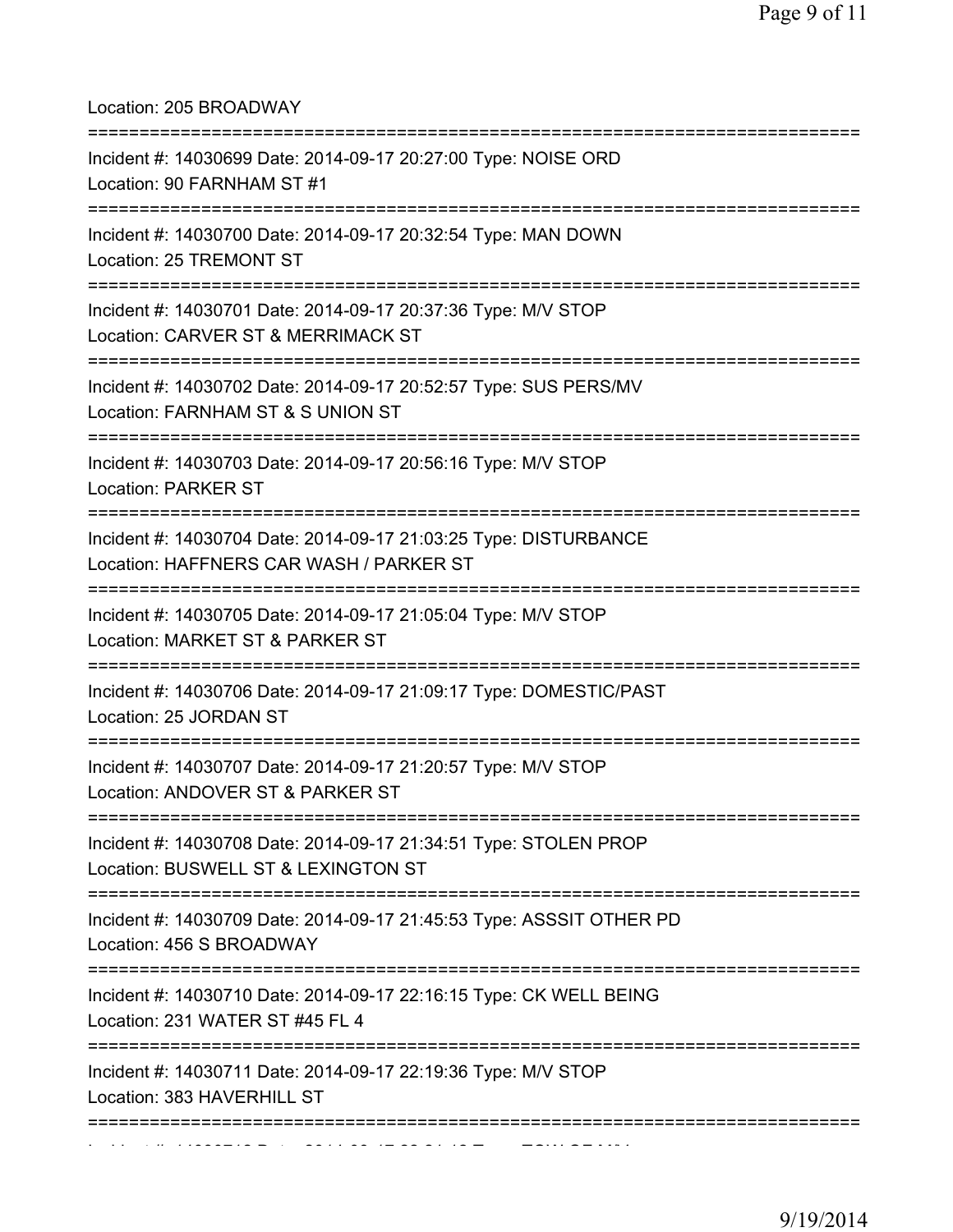## Location: 198 METHUEN ST

| Incident #: 14030713 Date: 2014-09-17 22:25:50 Type: ALARM/BURG<br>Location: AUTO MUSIC / 654 ESSEX ST #B                              |
|----------------------------------------------------------------------------------------------------------------------------------------|
| Incident #: 14030714 Date: 2014-09-17 22:32:54 Type: INVEST CONT<br>Location: 100 E HAVERHILL ST                                       |
| Incident #: 14030715 Date: 2014-09-17 22:33:33 Type: M/V STOP<br>Location: JACKSON LUMBER CO. / 215 MARKET ST                          |
| Incident #: 14030716 Date: 2014-09-17 22:50:33 Type: SPECIAL CHECK<br>Location: LAWRENCE GENERAL HOSPITAL / 1 GENERAL ST               |
| Incident #: 14030717 Date: 2014-09-17 22:52:11 Type: M/V STOP<br>Location: FRANKLIN ST & LOWELL ST                                     |
| :==========================<br>Incident #: 14030718 Date: 2014-09-17 22:59:26 Type: SUS PERS/MV<br>Location: ANDOVER ST & BLANCHARD ST |
| Incident #: 14030719 Date: 2014-09-17 23:10:17 Type: M/V STOP<br>Location: DORCHESTER ST & S UNION ST                                  |
| Incident #: 14030720 Date: 2014-09-17 23:26:55 Type: GUN CALL<br>Location: 242 LAWRENCE ST                                             |
| Incident #: 14030721 Date: 2014-09-17 23:36:42 Type: M/V STOP<br>Location: JAMAICA ST & S UNION ST                                     |
| Incident #: 14030722 Date: 2014-09-17 23:44:27 Type: HIT & RUN M/V<br>Location: 407 ESSEX ST                                           |
| Incident #: 14030723 Date: 2014-09-17 23:48:48 Type: DISORDERLY<br>Location: 153 BEACON AV                                             |
|                                                                                                                                        |

396 record(s)

{ call presslog("2014-09-17","0000","2014-09-17","2359") } Total records found: 396 These results were produced by the following query: